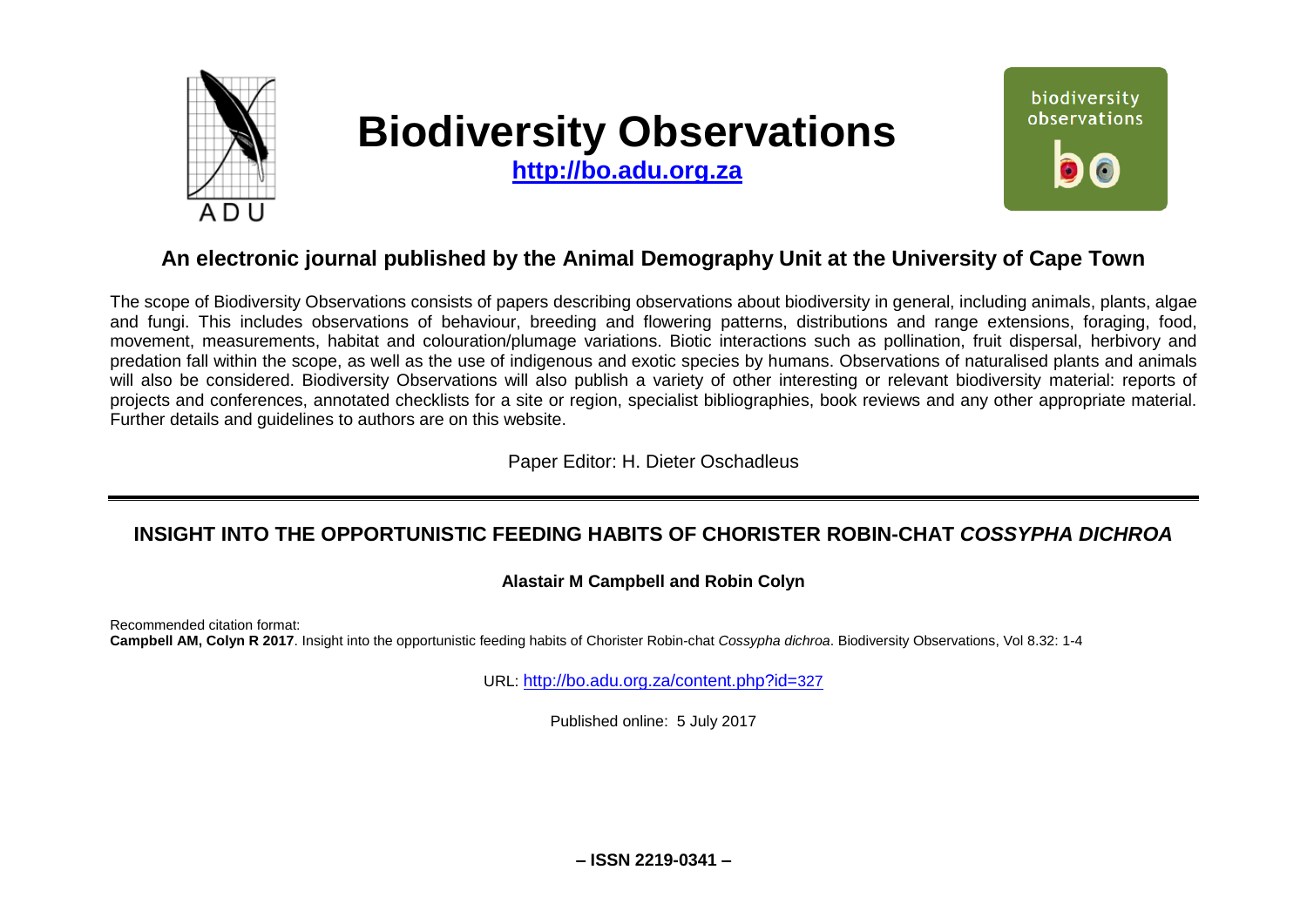

## **AVIAN BIOLOGY**

## **INSIGHT INTO THE OPPORTUNISTIC FEEDING HABITS OF CHORISTER ROBIN-CHAT** *COSSYPHA DICHROA*

Alastair M Campbell<sup>\*1</sup> and Robin Colyn<sup>2</sup> 1 Ingula Nature Reserve, Eskom, Private Bag X10046, Ladysmith 3370, South Africa. 2 Ingula Project Manager, BirdLife South Africa, P.O. Box 515, Randburg 2125, South Africa.

\*Corresponding author: CampbeAM@eskom.co.za

#### **Introduction**

The diet of the Chorister Robin-chat *Cossypha dichroa* consists largely of insects, the majority of which are beetles and ants, but does include moths, orthopterans, spiders, ticks and flies (Skead 1997). This species exhibits both extensive ground foraging and foliage gleaning feeding strategies and as such is noted to utilize all strata within respective forest systems (Symes et al 2015, Oatley 1959, Dean and MacDonald 1981, Skead 1997, Vernon and Dean 1988). Additionally, the adaptive foraging behaviour employed by Chorister Robin-chat does occasionally include associations with forest antelope, including Blue Duiker *Cephalopus monticola* and Bushbuck *Tragelaphus scriptus* (Oatley 1959). This commensal association incorporates Chorister Robin-chats deriving benefit from forest antelope disturbing prey items through their foraging activity (i.e. acting as 'beaters') (Oatley 1959). However, very few documented observations have been made of this association between Chorister Robin-chat and Bushbuck (Symes et al 2015). Due to the dense habitat structure and secretive nature of both species, obtaining evidence thereof is difficult, which could result in this association being more common than previously acknowledged (Oatley 1959, Symes et al 2015).

### **Camera trap observations**

A camera trapping study across several forest pockets on the Ingula Nature Reserve found both Chorister Robin-chat and Bushbuck. Significantly, two spatially independent cameras across separate forests have yielded results of the Chorister Robin-chats alighting on the back and head of a Bushbuck. Both observations were documented over the same period, namely early winter (April 2017).



*Figure 1: A chorister Robin-chat perched on the head of a Bushbuck ewe, 12 April 2017.*

The first observation displayed a Chorister Robin-chat perched on a Bushbuck ewe's head, moving only when she turned to scratch herself (Fig. 1). While video footage was not available for confirming gleaning directly from the animals, there is certainly evidence that the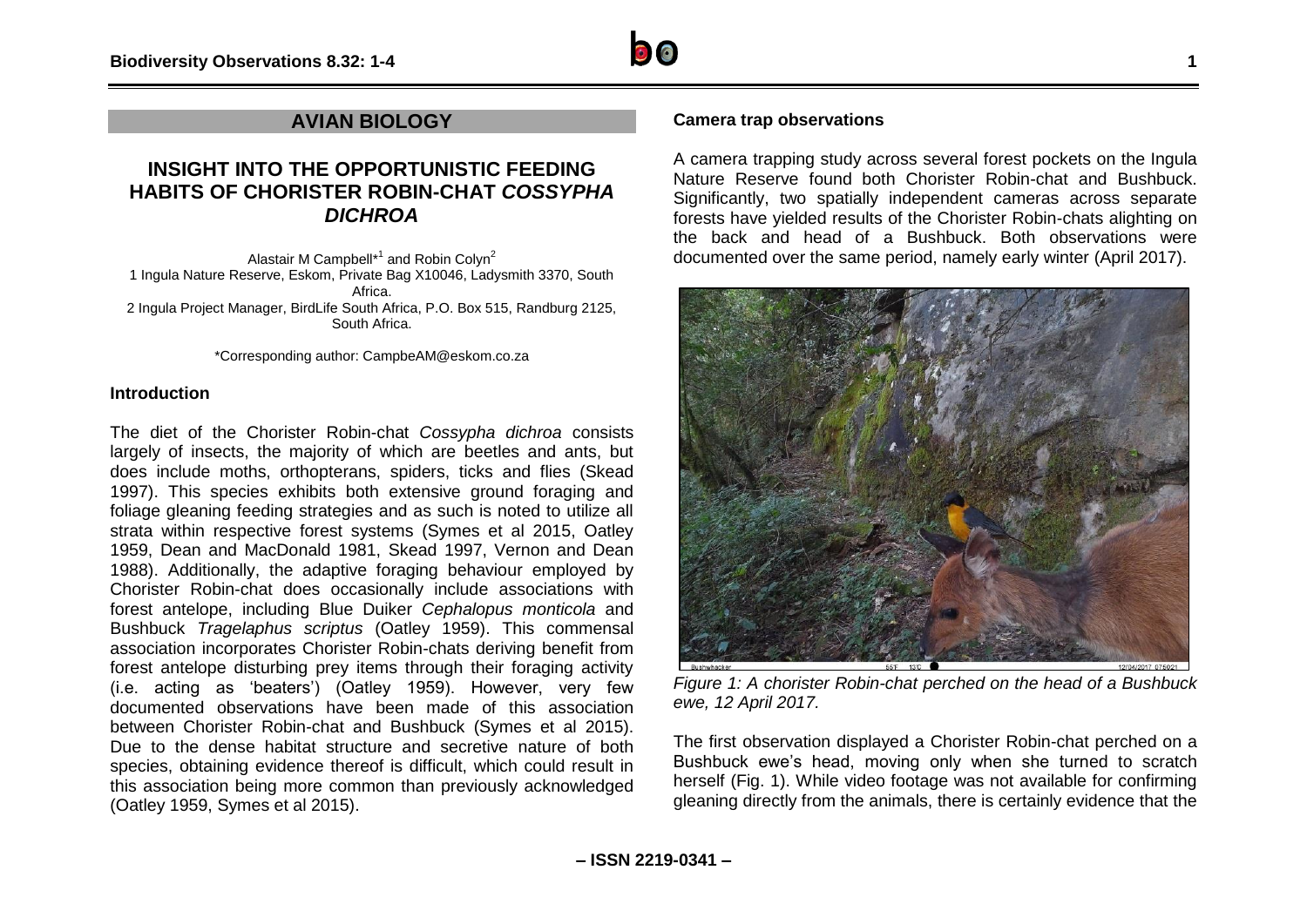

Bushbuck are being used as a 'beater' by the Robin -chat while foraging. The second observation at a separate forest pocket displayed a Chorister Robin -chat flying through to alight on the back of a Bushbuck ewe, after which it moved off to perch on a nearby branch (Fig. 2). The Chorister Robin -chat then continued to follow the Bushbuck ewe through the forest as she foraged.

#### **Discussion**

Our sightings, in conjunction with others made across varied provinces (Oatley 1959, Symes et al 2015), corroborate that the symbiotic association between Chorister Robin -chat and forest antelope, including Bushbuck in this case, is likely a common foraging strategy employed that largely goes undocumented due to restricted observer ability within these forest systems. Given these respective sightings and the opportunistic and adaptive foraging behaviour of Chorister Robin-chat (Oatley 1959), we postulate that the association is primarily commensal in nature with Chorister Robin -chat utilizing forest antelope (e.g. Bushbuck) as beaters. The noted occurrence of a potentially mutual relationship, whereby Chorister Robin -chat glean parasites from antelope, is likely a secondary opportunistic foraging strategy. Additional sightings from ongoing and new camera trap studies across varied temporal and spatial scales will hopefully provide further insight and clarity into this respective symbiotic association. Similarly, all records (Symes et al 2015, Dean and MacDonald 1981, Skead 1997, Vernon and Dean 1988) made thus far excluding Oatley (1959), are records of Chorister Robin -chat interacting with Bushbuck ewes. Whether this is of significance or purely a factor of respective sex -ratio densities exhibited by Bushbuck (Waser 1975) will need a more robust and conclusive database to confirm.

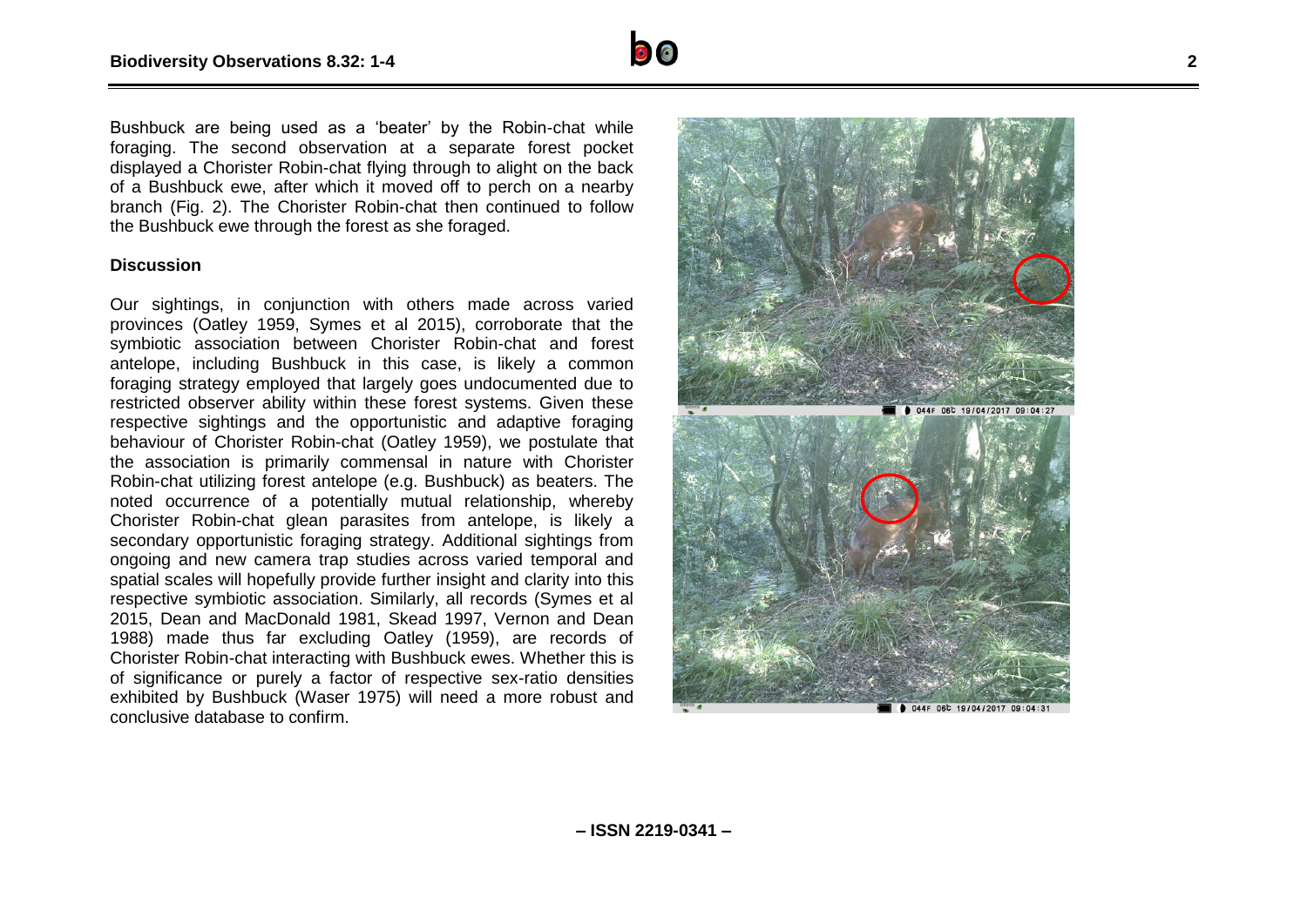



*Figure 2: Photo sequence indicating the Chorister Robin-chat following the ewe as she foraged, 19 April 2017.*